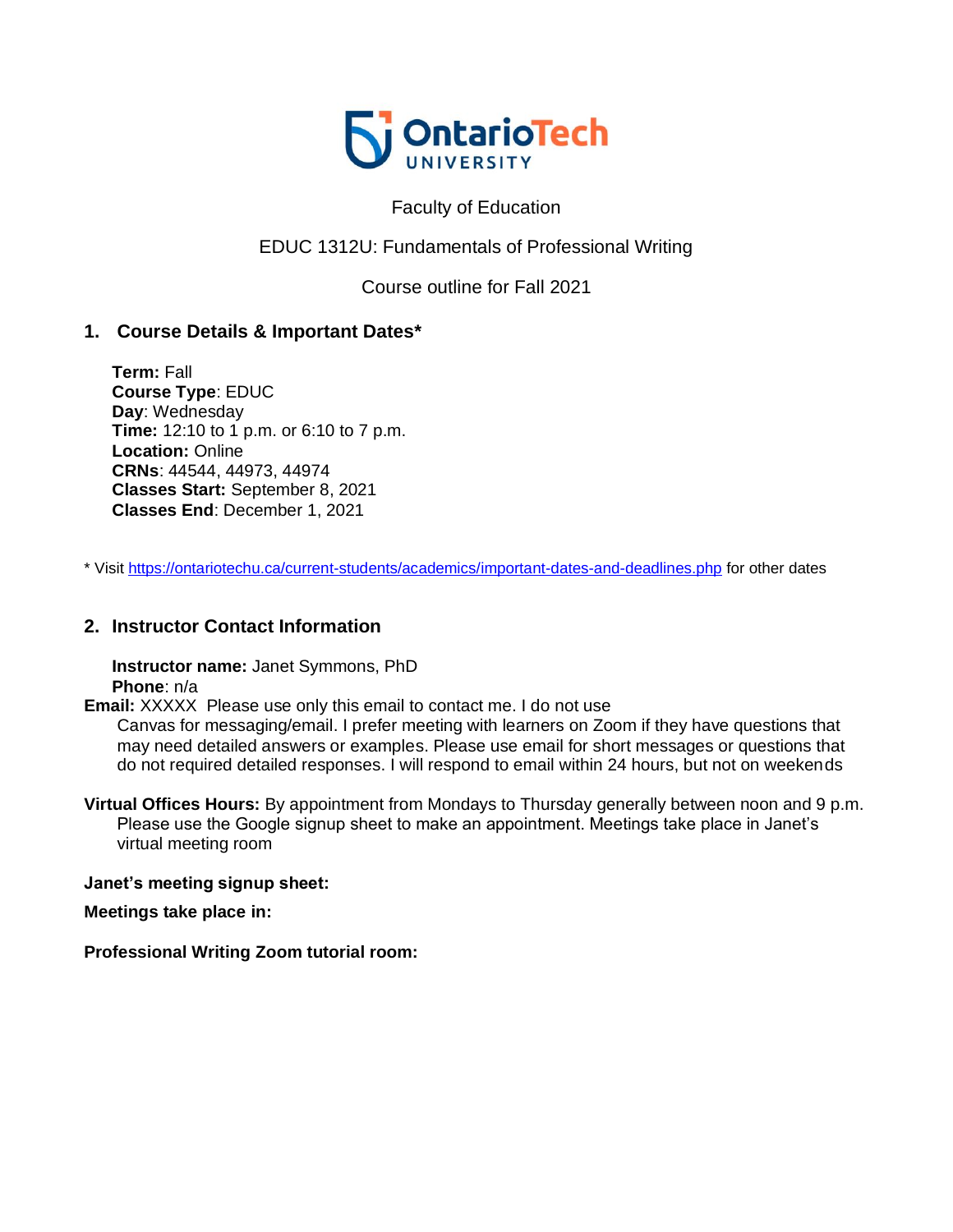## **3. Course Description**

This course introduces the elements of skillful professional writing: clarity, coherence, style, grammar and punctuation. It will cover the fundamental principles of narrative, journalism, business, scientific, technical, and scholarly writing. A series of writing projects will help students improve their writing skills.

### **4. Learning Outcomes**

On the successful completion of the course, students will be able to:

- 1. Demonstrate an understanding of the elements of the communication process
- 2. Recognize and address diversity and individual differences in the interpersonal communications process
- 3. Understand and apply principles of intercultural communication
- 4. Identify and apply active listening techniques and reading comprehension skills
- 5. Organize and write information and ideas clearly and logically
- 6. Apply proper formatting and organization for formal reports
- 7. Identify the available channels of communication and utilize the appropriate formats within those channels to communicate ideas
- 8. Organize and deliver oral presentations
- 9. Define and demonstrate the concept of giving and receiving constructive feedback

## **5. Course Design**

All course activities are designed in a manner that allows for access with a wide range of mobile devices such as Smartphones and tablets (iPads, Galaxy, etc.), therefore favoring the development of a truly mobile learning culture, anywhere anytime. This 36‐hour (3 credit) course will be arranged in 12 MANDATORY modules each including:

- 1. About 1 to 1.5 hours of learning materials are assigned and sections of online PPT lectures through YouTube in addition to assigned weekly readings.
- 2. One hour of synchronous group tutorial activities in Zoom. Two tutorial times are available. Feel free to attend either of the two weekly tutorials. You do not need to inform the instructor which tutorial you will attend
- 3. The final element of each module will include 30 minutes to one hour devoted to online activities, such as forum discussions and self‐directed learning activities, as specified in the course calendar below, using a wide variety of online resources
- 4. The course also aims at nurturing a constructive learning environment where peer collaboration and feedback are particularly encouraged
- 5. Your active participation and attendance in the class contribute to the overall experience. Information on attendance, participation, plagiarism, and late assignments can be found further on in this course outline. **Students should be aware that a single instance of plagiarism, which includes recycling work completed in any previous course, will result in serious academic consequences**.

# **6. Equity, Diversity and Inclusion**

In keeping with the university's values statement which underscores our commitment to honesty, inclusivity, and equity, the Faculty of Education is committed to acknowledging and addressing the multiple ways in which hegemonic perspectives have shaped course content and privileged some learners over others. To that end, we strive to ensure that the courses in all of our programs include opportunities to engage with themes related to inequity and marginalization in education.

# **7. Outline of Topics in the Course**

#### **Week 1 – Sept 8 – The Art of Writing**

This module meets the following course learning outcomes: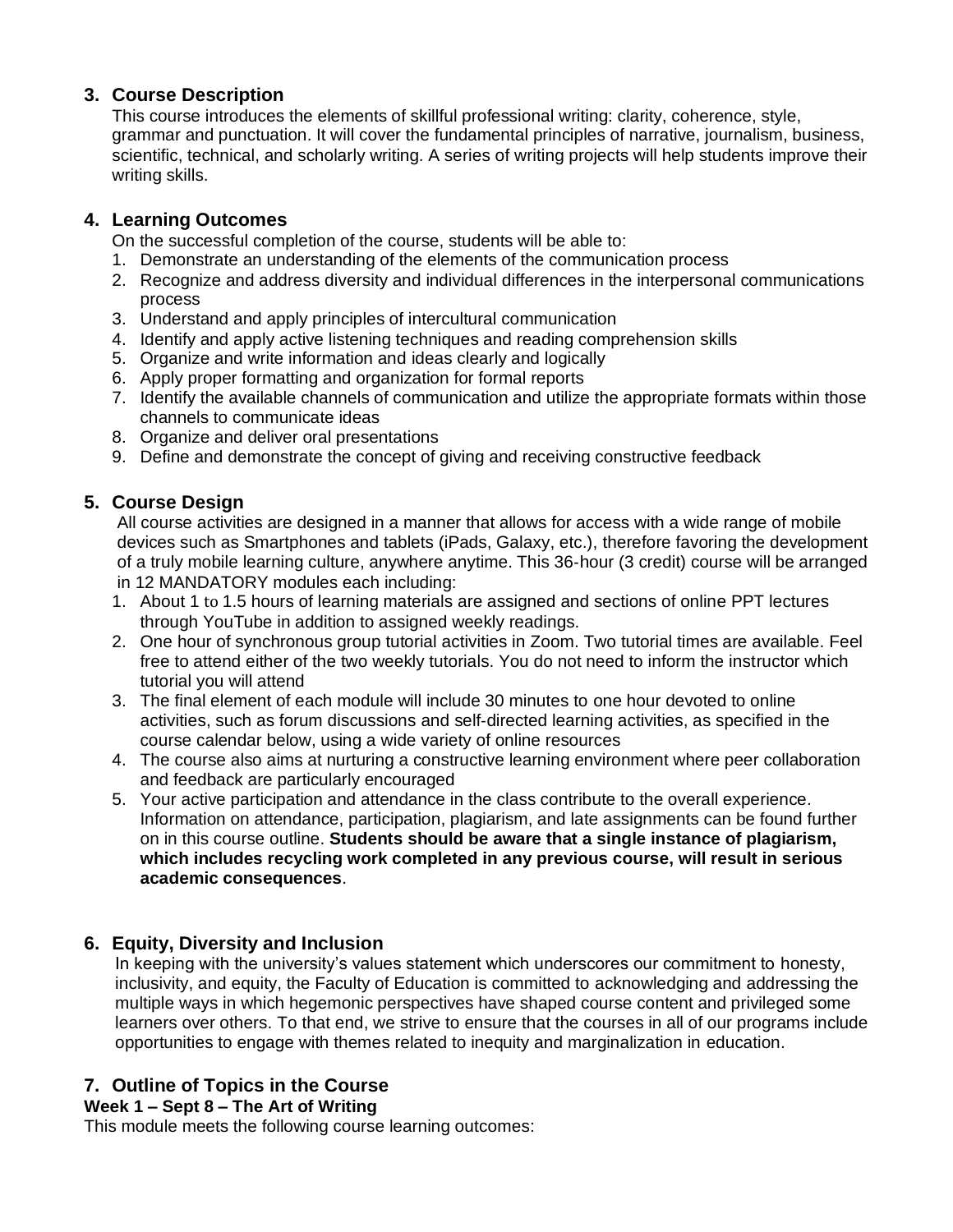- Demonstrate an understanding of the elements of the communication process
- Organize and write information and ideas clearly and logically
- Apply proper formatting and organization of formal reports
- Identity and apply active listening techniques and reading comprehension skills

### Required readings:

Writing for Success, pp. 30-31 (The writing process)

Technical Writing Essentials, pp. 43-49 (communicating with precision) Communication at Work, pp. 144-165 (forming effective sentences and paragraphs) Writing for Success, pp. 89-121 (effective means of writing a paragraph) Building Blocks, pp. 29-38 (expository paragraphs) Building Blocks, pp. 39-48 (persuasive paragraphs) Building Blocks, pp. 81-84 (drafting and proofreading)

### **Week 2 – Sept 15 – Peer Review and Using Sources**

This module meets the following course learning outcomes:

- Demonstrate an understanding of the elements of the communication process
- Organize and write information and ideas clearly and logically
- Apply proper formatting and organization of formal reports
- Identity and apply active listening techniques and reading comprehension skills
- Define and demonstrate the concept of giving and receiving constructive feedback

### Required readings

Communication at Work, pp. 77-96 (using sources) Business Writing for Everyone, pp. 155-179 (using sources) Business Writing for Everyone, pp. 209-211 (synthesizing sources) Building Blocks, pp. 79-80 (peer review)

Building Blocks, pp. 87-88 (the review)

Purdue Online Writing Lab. (n.d.). *APA formatting and style guide (7th edition). General format.* https://owl.purdue.edu/owl/research\_and\_citation/apa\_style/apa\_formatting\_and\_style\_quide [/general\\_format.html](https://owl.purdue.edu/owl/research_and_citation/apa_style/apa_formatting_and_style_guide/general_format.html) (Use this site to help you correctly format citation and references and other elements of an APA document)

### **Week 3 – Sept 22 – Résumés and Cover Letters**

This module meets the following course learning outcomes:

- Demonstrate an understanding of the elements of the communication process
- Organize and write information and ideas clearly and logically
- Apply proper formatting and organization of formal reports

Identity and apply active listening techniques and reading comprehension skills Required readings:

Business Writing for Everyone, pp. 16-25 (The Writing Process) Building Blocks, pp. 9-13 (pre-writing) Building Blocks, pp. 105-111 (résumés and cover letters) Communications at Work, pp. 462-478 (résumés) Communications at Work, pp. 480-486 (cover letters) Technical Writing Essentials, pp.95-96 (Style tips: Rising to enhance readability)

### **Week 4 – Sept 29 – Document Design**

This module meets the following course learning outcomes:

- Demonstrate an understanding of the elements of the communication process
- Organize and write information and ideas clearly and logically
- Apply proper formatting and organization of formal reports

Identity and apply active listening techniques and reading comprehension skills

# Required readings and videos

Technical Writing Essentials, pp. 65-93 (document design)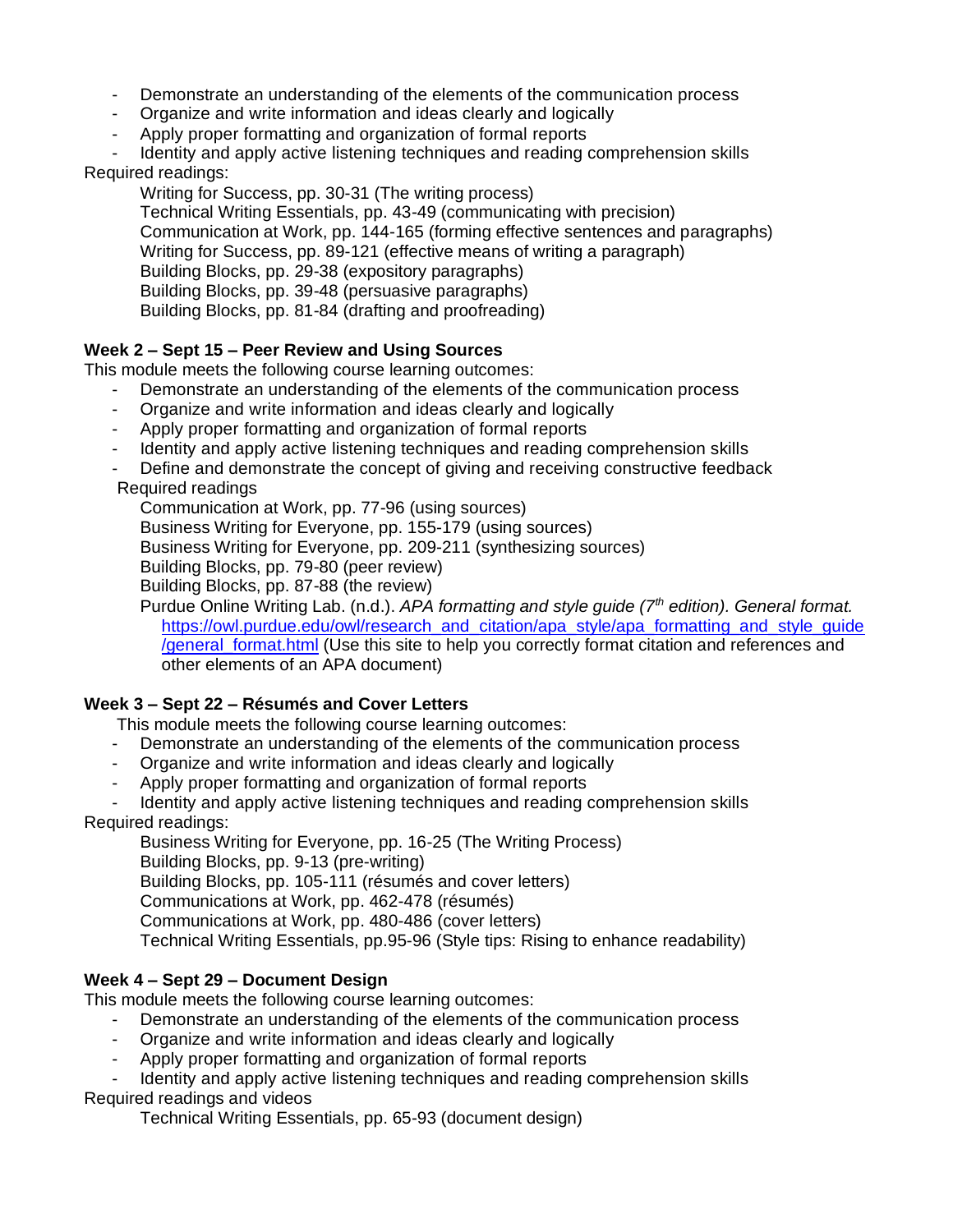Communication at Work, pp. 184-199 (document design) Including the embedded accessibility checker video on p. 198

### **Week 5 – Oct 6 – Professional Style and Proposals**

This module meets the following course learning outcomes:

- Demonstrate an understanding of the elements of the communication process
- Organize and write information and ideas clearly and logically
- Apply proper formatting and organization of formal reports

Identity and apply active listening techniques and reading comprehension skills Required readings

Technical Writing Essentials, pp 241-244 (writing a summary) Writing for Success, pp. 80-84 (summaries and abstracts) Technical Writing Essentials, pp. 37-42 (reader-centred writing) Technical Writing Essentials, pp. 51-64 (writing to persuade) Technical Writing Essential, pp. 185-196 (proposals) Communion at Work, pp. 396-399 (proposals)

### **Oct 12 – Study Week**

#### **Week 6 – Oct 20– Academic Writing**

This module meets the following course learning outcomes:

- Demonstrate an understanding of the elements of the communication process
- Organize and write information and ideas clearly and logically
- Apply proper formatting and organization of formal reports
- Identity and apply active listening techniques and reading comprehension skills

Required readings and videos

10 features of academic writing style

https://www.jcu.edu.au/\_data/assets/pdf\_file/0009/992628/10-Features-of-Academic-[Writing-Style.pdf](https://www.jcu.edu.au/__data/assets/pdf_file/0009/992628/10-Features-of-Academic-Writing-Style.pdf)

Writing for Success, pp. 144-163 (thesis statements) Technical Writing Essentials, pp. 125-127 (research terminology) Writing for Success, pp. 85-87 (paraphrasing)

### **Week 7 – Oct 27 – Group Communications**

This module meets the following course learning outcomes:

- Demonstrate an understanding of the elements of the communication process
- Recognize and address diversity and individual differences in the interpersonal communications process
- Understand and apply principles of intercultural communication
- Identify the available channels of communication and utilize the appropriate formats within those channels to communicate ideas
- Identity and apply active listening techniques and reading comprehension skills Required readings and videos

Communication at Work, pp. 561-587 (teamwork)

Business Writing for Everyone, pp. 361-369 (Understanding team dynamics) Technical Writing Essential, pp. 99-120 (teamwork and communication)

### **Week 8 – Nov 3 – Writing RFPs**

This module meets the following course learning outcomes:

- Demonstrate an understanding of the elements of the communication process
- Organize and write information and ideas clearly and logically
- Apply proper formatting and organization of formal reports

Identity and apply active listening techniques and reading comprehension skills Required readings and videos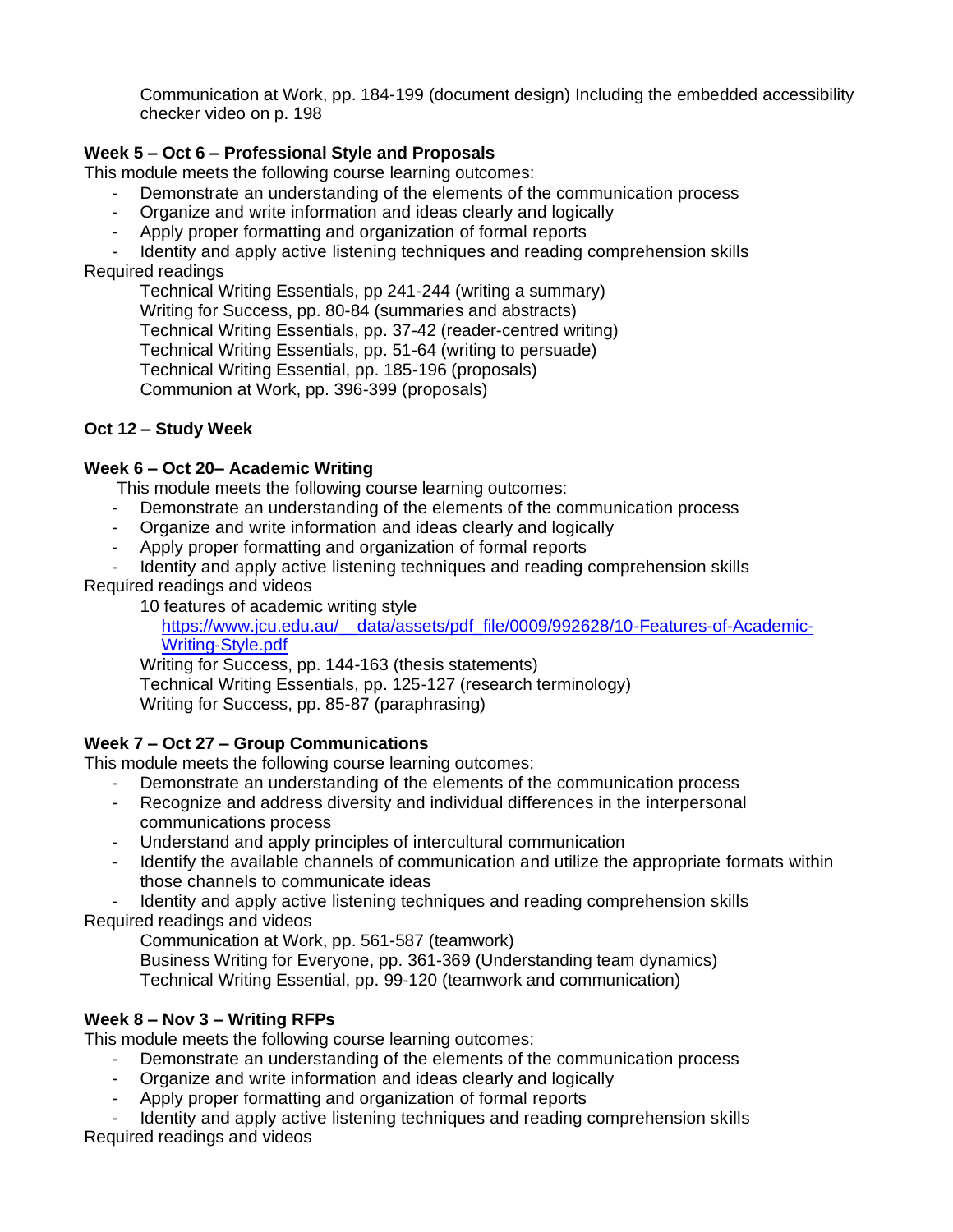Indeed Editorial Team. (2020, December 31). How to write an RFP that will get a response. <https://www.indeed.com/career-advice/career-development/how-to-write-an-rfp>

Online Training for Everyone. (2020, September 25). How to write request for proposal (RFP). [https://www.youtube.com/watch?v=acHbEnm1d38&ab\\_channel=OnlineTrainingforEveryone](https://www.youtube.com/watch?v=acHbEnm1d38&ab_channel=OnlineTrainingforEveryone)

### **Week 9 – Nov 10 – Business Writing**

This module meets the following course learning outcomes:

- Demonstrate an understanding of the elements of the communication process
- Organize and write information and ideas clearly and logically
- Apply proper formatting and organization of formal reports
- Identify the available channels of communication and utilize the appropriate formats within those channels to communicate ideas

Identity and apply active listening techniques and reading comprehension skills

Required readings

Business Writing for Everyone, pp. 91-106 (writing memos, letters, emails, and instant messages)

Technical Writing Essential, pp. 173-184 (correspondence)

### **Week 10 – Nov 17 – Communicating Messages**

This module meets the following course learning outcomes:

- Demonstrate an understanding of the elements of the communication process
- Recognize and address diversity and individual differences in the interpersonal communications process
- Understand and apply principles of intercultural communication
- Organize and write information and ideas clearly and logically
- Identify the available channels of communication and utilize the appropriate formats within those channels to communicate ideas
- Identity and apply active listening techniques and reading comprehension skills

Required readings

Business Writing for Everyone, pp. 118-131 (delivery good, neutral, and bad news messages) Communication at Work, pp. 548-557 (intercultural communication)

### **Week 11 – Nov 24 – Interpersonal Workplace Communications**

This module meets the following course learning outcomes:

- Demonstrate an understanding of the elements of the communication process
- Recognize and address diversity and individual differences in the interpersonal communications process
- Understand and apply principles of intercultural communication
- Organize and write information and ideas clearly and logically
- Identify the available channels of communication and utilize the appropriate formats within those channels to communicate ideas
- Identity and apply active listening techniques and reading comprehension skills Required readings

Communication at Work, pp. 491-521, and 548-556 (verbal communication and conversation) Business Writing for Everyone, pp 296-298 (social media in the workplace)

### **Week 12 – Dec 2 – Oral Presentations**

This module meets the following course learning outcomes:

- Demonstrate an understanding of the elements of the communication process
- Organize and write information and ideas clearly and logically
- Apply proper formatting and organization of formal reports
- Organize and deliver oral presentations
- Identity and apply active listening techniques and reading comprehension skills Required readings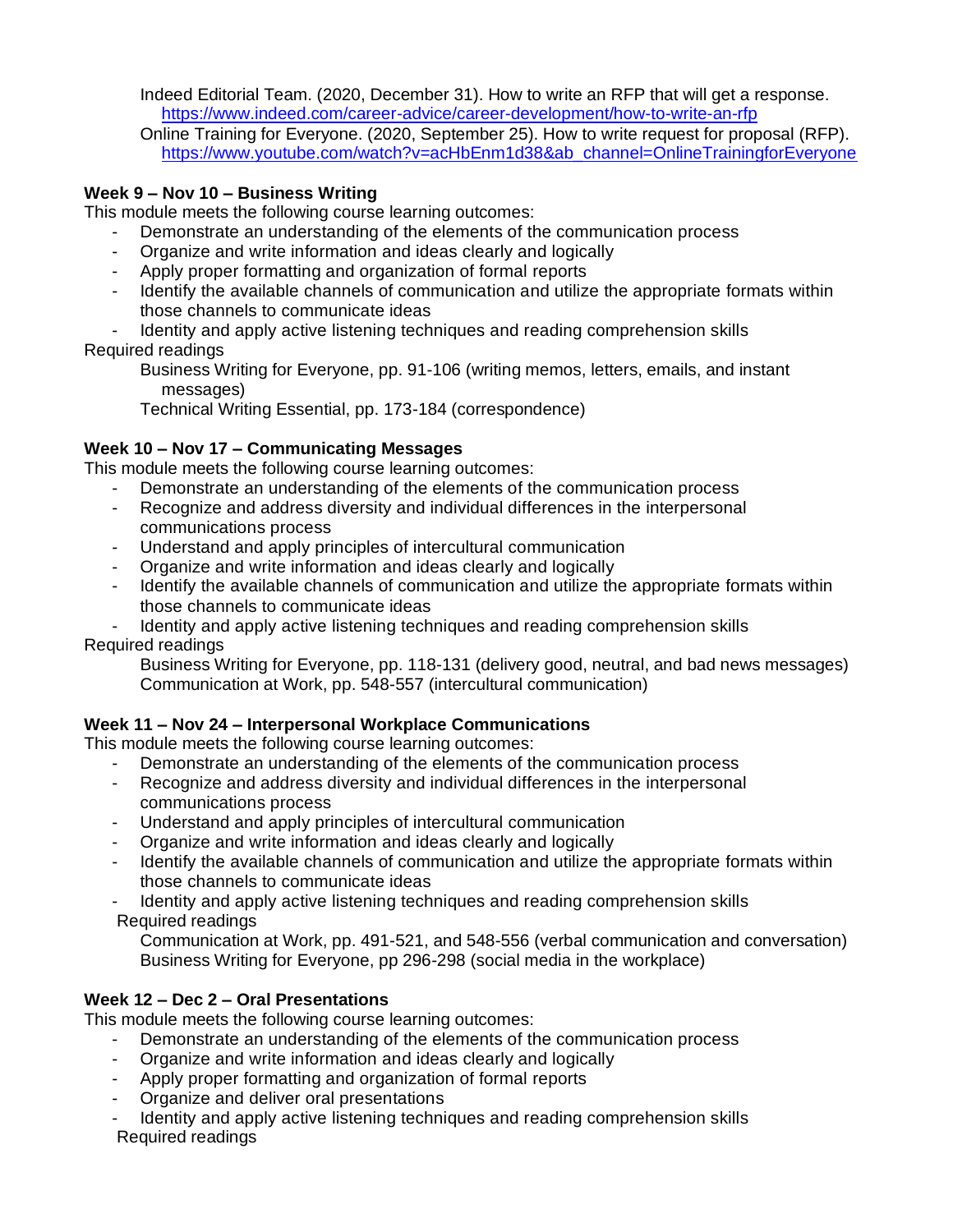Building Blocks, pp. 93-96 (presentations) Business Writing for Everyone, pp. 258-277 (oral presentations) Technical Writing Essential, pp. 225-233 (developing presentation skills)

8. **Required Texts/Readings (All textbooks are free to download and use)**

Brooks, C. (2021). *Building blocks of academic writing.* <https://opentextbc.ca/buildingblocks/>

Cruthers, A. (2021). *Business writing for everyone.* [https://collection.bccampus.ca/oer/business-](https://collection.bccampus.ca/oer/business-writing-for-everyone/)

[writing-for-everyone/](https://collection.bccampus.ca/oer/business-writing-for-everyone/)

Horkoff, T. (2015). *Writing for success. First Canadian edition*.

<https://opentextbc.ca/writingforsuccess/>

Last, S. (2021). *Technical writing essential.* <https://bit.ly/3Cg6imv>

Smith, J. (2019). *Communication at work.* <https://ecampusontario.pressbooks.pub/communicationatwork/>

*Additional readings may be assigned or recommended during the course.*

### **9. Evaluation Method**

There are four individual assignments in this course. Each assignment will have the benefit of peer review and suggestions prior to submitting it to the instructor. Each assignment is worth 25% of the overall grade. Students are expected to review and apply the weekly readings prior to working on assignments. See below for assignment details.

All assignments are graded using a letter grade. The letter grades correspond with Ontario Tech's grading scheme. The grading scheme graphic (see below) provides learners with the letter grade, percentage range, and description It may take up to two weeks to return graded assignments. This is depended upon the number of learners in the course.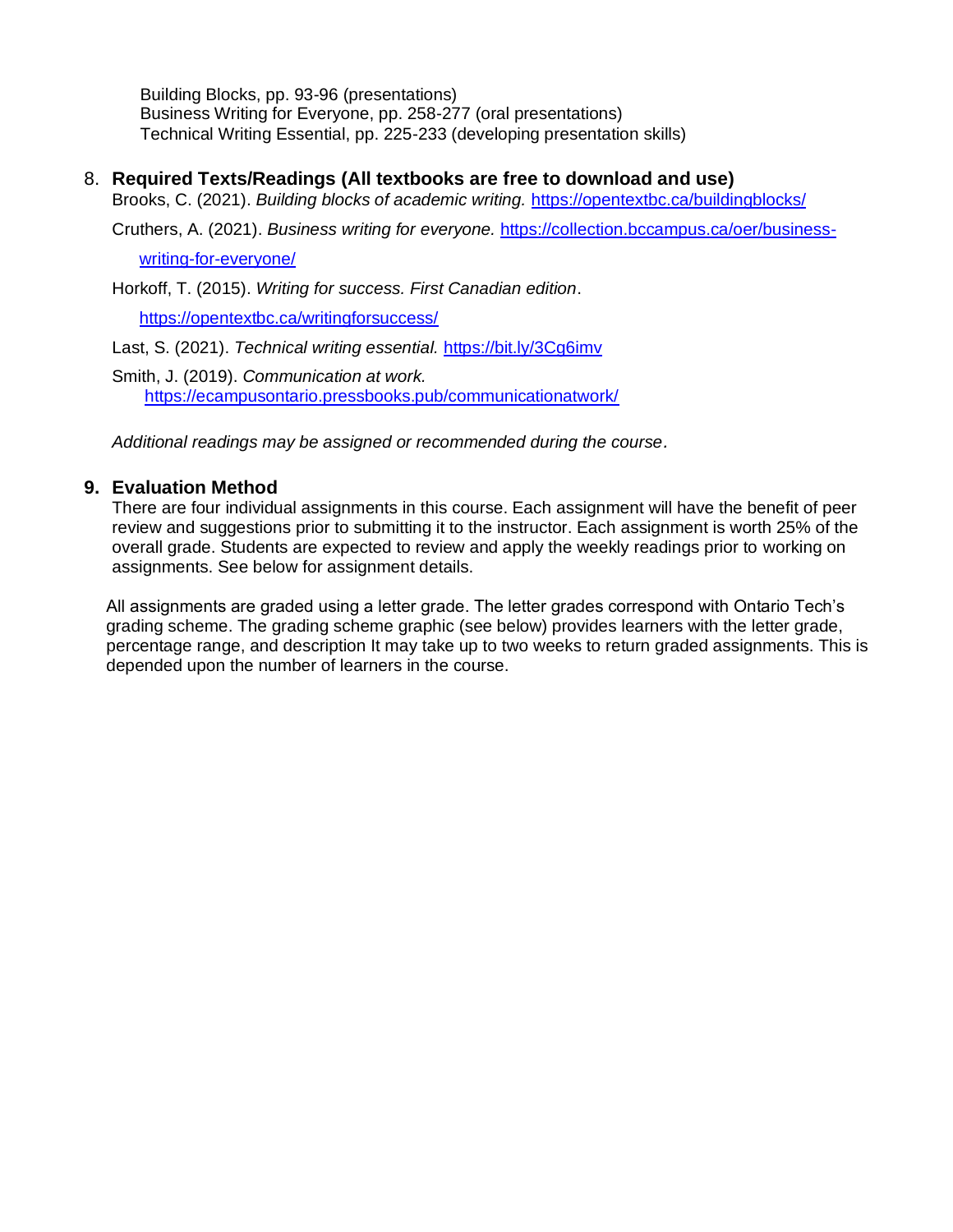|           | Grade Percentage | Grade<br>points | <b>Description</b>                                                                                                                                                                                                                                 |  |
|-----------|------------------|-----------------|----------------------------------------------------------------------------------------------------------------------------------------------------------------------------------------------------------------------------------------------------|--|
| $A+$      | 90 to 100        | 4.3             | Excellent. Strong evidence of originality and independence of thought;                                                                                                                                                                             |  |
| А         | 85 to 89         | 4               | good organization; capacity to analyze and synthesize; superior grasp of<br>subject matter with sound critical evaluations; evidence of extensive<br>knowledge base; and an outstanding ability to communicate.                                    |  |
| А-        | 80 to 84         | 3.7             |                                                                                                                                                                                                                                                    |  |
| B+        | 77 to 79         | 3.3             | Good. Substantial knowledge of subject matter; some evidence of<br>organization and analytic ability; a moderate degree of originality and                                                                                                         |  |
| в         | 73 to 76         | 3               | independence of thought; reasonable understanding of relevant issues;<br>evidence of familiarity with literature; and an ability to communicate clearly                                                                                            |  |
| <b>B-</b> | 70 to 72         | 2.7             | and fluently.                                                                                                                                                                                                                                      |  |
| $C+$      | 67 to 69         | 2.3             | Adequate. Student is profiting from his or her university experience; an<br>acceptable understanding of the subject matter; ability to develop                                                                                                     |  |
| C         | 60 to 66         | 2               | solutions to simple problems in the material; some ability to organize and<br>analyze ideas; and an ability to communicate adequately.                                                                                                             |  |
| D         | 50 to 59         | $\mathbf{1}$    | Marginal. Some evidence that critical and analytic skills have been<br>developed; rudimentary knowledge of the subject matter; and significant<br>weakness in the ability to communicate.                                                          |  |
| F         | $0$ to $49$      | 0               | Inadequate. Little evidence of even a superficial understanding of subject<br>matter; weakness in critical and analytic skills; limited or irrelevant use of<br>literature; failure to complete required work; and an inability to<br>communicate. |  |

*Final course grades may be adjusted to conform to program or Faculty grade distribution profiles. Further information on grading can be found at:*  <http://calendar.uoit.ca/content.php?catoid=22&navoid=879#Grading>

# **10.Assignments and Tests Assignment 1: Master's Application**

Due: Sept 24 by 11:55 p.m. Grade weight: 25% Dynamic: individual

This assignment meets the following course learning outcomes:

- Demonstrate an understanding of the elements of the communication process
- Organize and write information and ideas clearly and logically
- Apply proper formatting and organization of formal reports
- Define and demonstrate the concepts of giving and receiving constructive feedback

Choose a master's program at Ontario Tech that you would like to apply for. Write a two-page letter of intent as per the program's guidelines. Review the program's admission process and requirements so you understand what the letter of intent must include. For the purpose of this assignment, use Times New Roman, 12-point font, **single spaced**, indent the first line of each paragraph but do not have an extra space between paragraphs. Important: Include a link to the program you are applying for on the cover page. The link should be to the website that provides details about the program's admissions processes and requirements.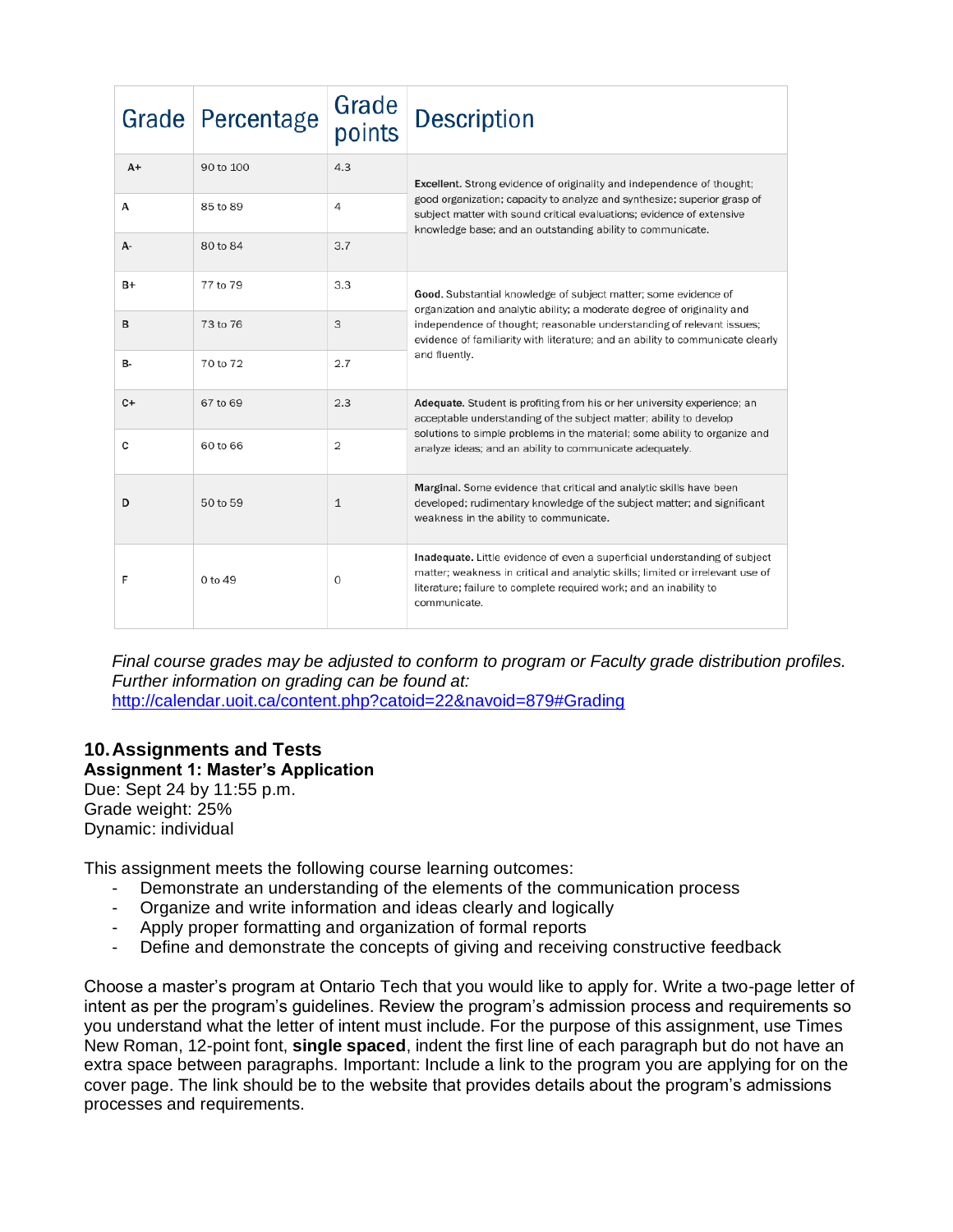The letter of intent is the only requirements for this assignment even though many program applications require a résumé and other support documents.

Learners will be assigned two peers to review each other's work. Please share your work with your peer no later than Sept 17 at 11:55 p.m. Each review must provide at least five actionable suggestions for each of the other peers' assignments to help them improve their work. Posting the suggests in Canvas no later than Sept 20 at 11:55 p.m. This allows all learners the opportunity to hone their work prior to submitting the assignment on Sept 24.

| Criteria                                       | <b>Does Not Meet</b><br><b>Expectations</b> | <b>Approaches</b><br><b>Expectations</b> | <b>Meets</b><br><b>Expectations</b> | <b>Beyond</b><br><b>Expectations</b> |
|------------------------------------------------|---------------------------------------------|------------------------------------------|-------------------------------------|--------------------------------------|
| Link to program's<br>requirements              |                                             |                                          |                                     |                                      |
| Meets program<br>criteria                      |                                             |                                          |                                     |                                      |
| Concise writing                                |                                             |                                          |                                     |                                      |
| Word choice                                    |                                             |                                          |                                     |                                      |
| Effective paragraphs                           |                                             |                                          |                                     |                                      |
| Grammar/punctuation                            |                                             |                                          |                                     |                                      |
| Two pages                                      |                                             |                                          |                                     |                                      |
| <b>Meets formatting</b><br>requirements        |                                             |                                          |                                     |                                      |
| Shared for peer<br>review by deadline          |                                             |                                          |                                     |                                      |
| Provided peer with at<br>least five actionable |                                             |                                          |                                     |                                      |
| suggestions                                    |                                             |                                          |                                     |                                      |

#### **Assignment 2: Job Application**

Due: Oct 8 by 11:55 p.m. Grade weight: 25% Dynamic: individual

This assignment meets the following course learning outcomes:

- Demonstrate an understanding of the elements of the communication process
- Identifying and apply active listening techniques and reading comprehension skills
- Organize and write information and ideas clearly and logically
- Apply proper formatting and organization of formal reports
- Define and demonstrate the concepts of giving and receiving constructive feedback

Feedback is an important aspect of writing. Similar to the previous assignment, learners will be assigned two peers to review each other's work. Please share your work with your peer no later than Oct 1 at 11:55 p.m. Each review must provide at least five actionable suggestions for each of the other peers' assignments to help them improve their work. Posting the suggests in Canvas no later than Oct 4 at 11:55 p.m. This allows all learners the opportunity to hone their work prior to submitting the assignment on Oct 8.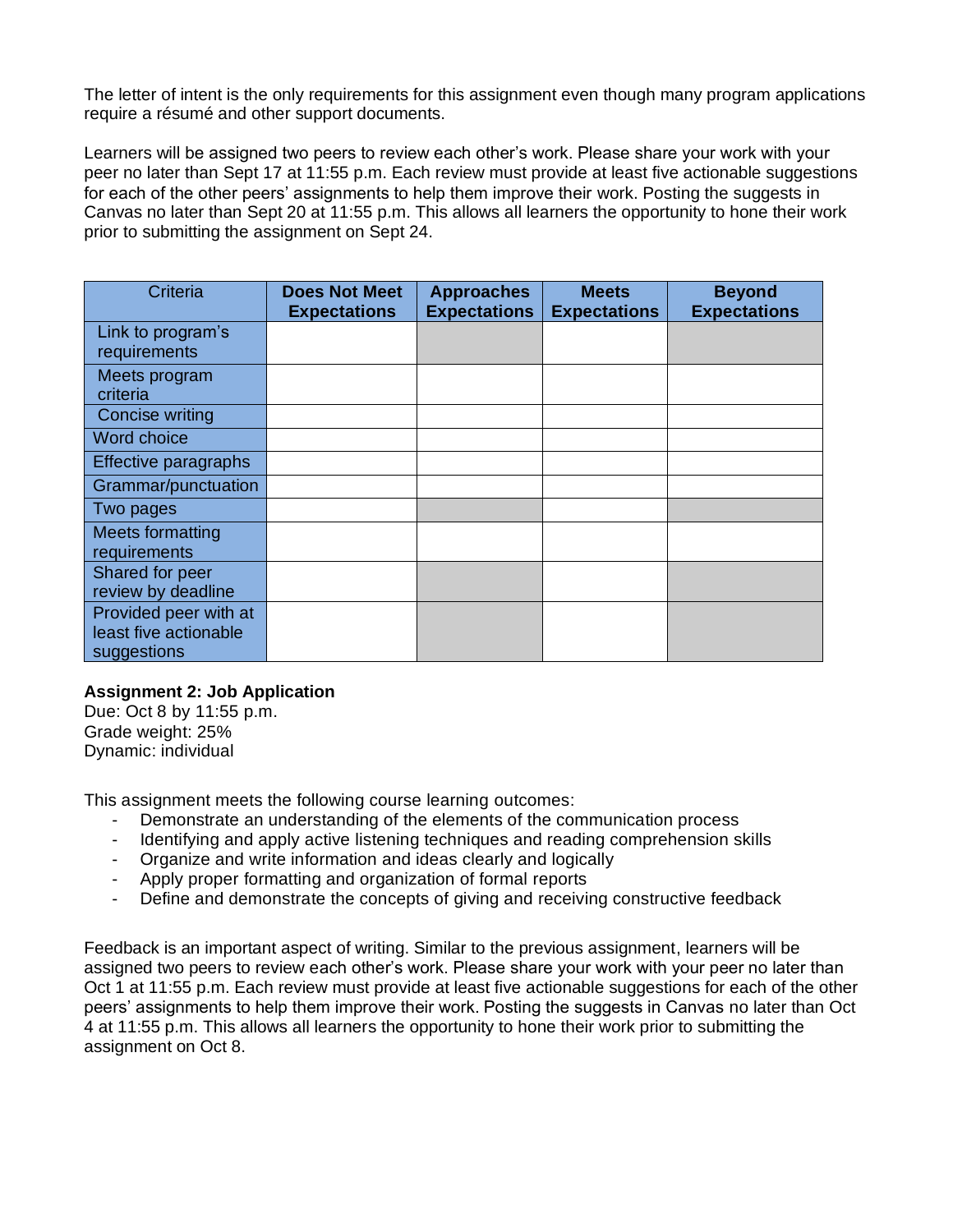Choose one job from the University of Excellence's Career website page (see below). Assume you have the necessary skills and education for the position (you successfully completed the master's program from the previous assignment). Submit your two-page résumé and two-page cover letter.

### **Careers at the University of Excellence**

Closing date: October 8, 2021 Department: Faculty of Education Position: Sessional instructor Contract: Winter 2022

The Faculty of Education at the University of Excellence has an opening for sessional instructors to teach the following courses in Winter 2022.

### **EDU-3730u Inclusive Education Strategies for Adult Learners**

Competition number: FOE-444321

This is an introductory course that explores inclusive education and to strategies and practices for supporting diverse learners in adult education contexts. Topics include an overview of learning differences, social/emotional/mental health, and diagnoses that impact learning as well as teaching strategies to encourage adults to learn from their strengths and increase independence. Students will gain an understanding of assistive technology, self-advocacy, principles of universal design for learning, and awareness of services available to adult learners.

**This is a three-hour course offered with the instructor teaching on campus on Wednesdays, from 6:00 to 9:00 pm, January 8th to April 1st, 2022. This course is offered to students to our Bachelor of Education students interested in the Adult Education specialization.**

### **EDU-4200u Secondary School STEM Teaching Strategies**

Competition number: FOE-444322

This is an introduction to the pedagogies, practices, and instructional alternatives that foster acquisition of the knowledge, skills, and attitudes critical to success in the sciences, technology, engineering, and mathematics.

**This is a three-hour course offered with the instructor teaching on campus to students in our Bachelor of Education program. The course is offered Mondays from 8:30 am to 11:30 am, January 13 to March 20, 2022.**

#### **EDU-4210u Instructing Elementary Mathematics**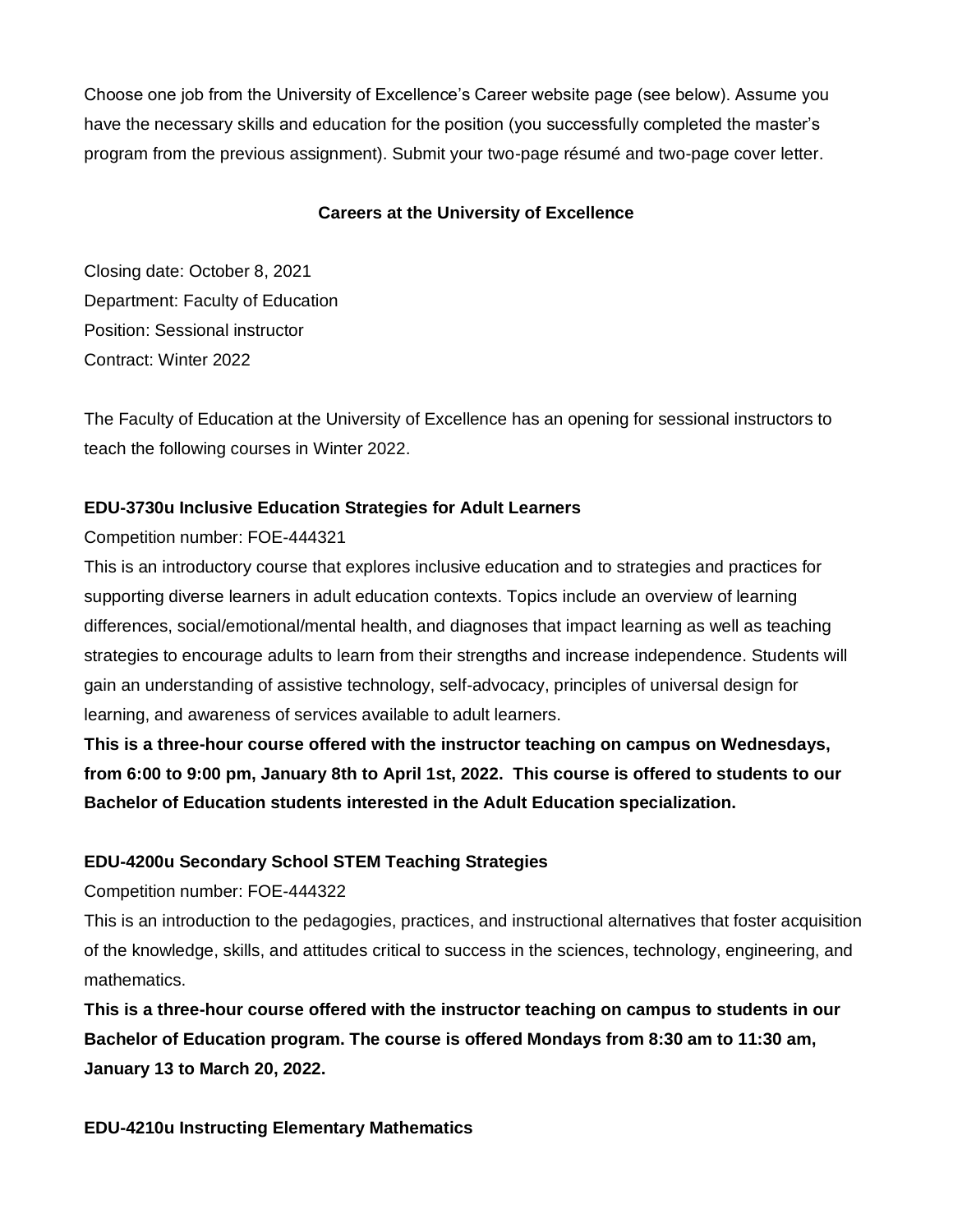### Competition number: FOE-444323

Students examines and explore the pedagogy of primary/elementary focusing on how children conceptualize mathematics and instructional methods required to foster children's numeracy skills.

**This is a three-hour course offered with the instructor teaching on campus to students in the Elementary cohort of our Bachelor of Education program. The course is a blended course (synchronous and asynchronous) offered Tuesdays from 12:30 to 2:30 pm, January 13 to March 30, 2022.**

### **EDU-5140g Teaching and Learning in the 21st Century**

### Competition number: FOE-444324

Students explore, assess, and critique various perspectives on the sociocultural, economic, political, and technological forces that shape 21<sup>st</sup> century education in Ontario and Canada. Various forms of synchronous and asynchronous online environments will be introduced.

# **This is a three-hour course online to students in the fully online M.Ed. program offered from January 8 to April 8, 2022.**

### **Required Skills for all positions except where noted**:

- A strong theoretical and practical background in teaching professional and academic writing
- Experience supporting students as they undertake professional and academic writing
- For synchronous courses, a high level of skill in designing and leading interactive, inclusive learning experiences in online environments, based on the social construction of knowledge
- Evidence of teaching that fosters reflection, creativity, critical thinking, problem-solving, and collaboration
- Evidence of a well-grounded understanding of educational research into pedagogy and assessment, and experience implementing this research into their teaching practice
- A proven ability to meaningfully and effectively integrate technology in an online learning environment, including synchronous, asynchronous, and blended modes
- Evidence of flexible support for adult students that supports and maintains academic standards
- Ability to support student learning with authentic assessment strategies
- Experience in proactively advancing equity, diversity, and inclusion in teaching and learning,
- Excellent communication skills with an ability to maintain effective relationships with a range of faculty, staff and students,
- Excellent organizational skills are needed to effectively manage course delivery, provide prompt feedback on assignments, and respond to student enquiries in a timely manner.

#### **Qualifications:**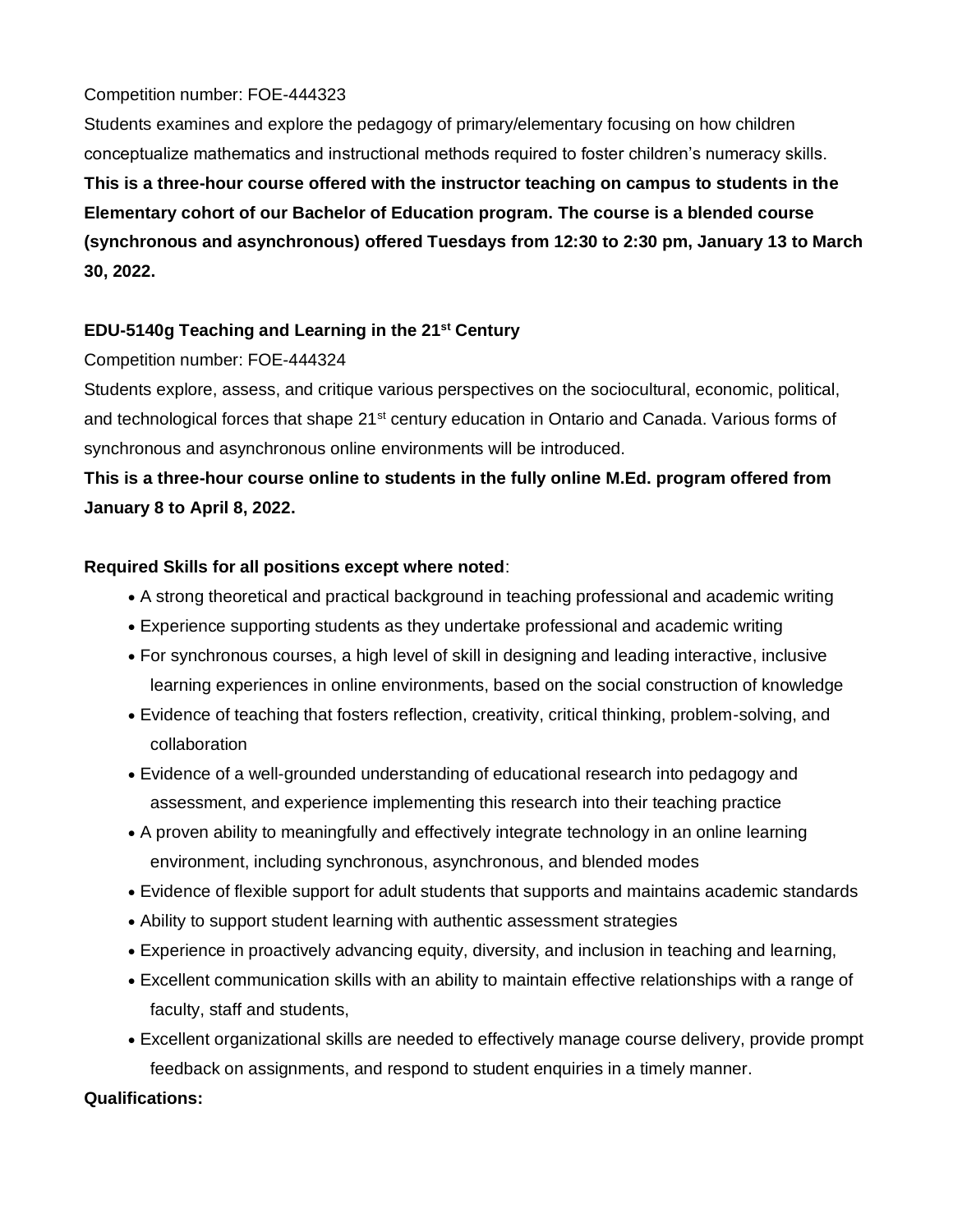Ideal candidates will have a Master of Education degree. Successful candidates will have teaching experience in a Canadian public K-12 system or post-secondary institutions. Candidates applying to teach graduate courses will normally have experience facilitating master's students in a graduate program in Canada.

Electronic applications should include a two-page letter of application (clearly indicating the course for which the application is being submitted) and a two-page résumé. The salary is commensurate with the University of Excellence's Collective Agreement.

# **THE OFFERING OF THESE COURSES IS CONDITIONAL PENDING FINAL ENROLMENT NUMBERS. ALL SESSIONAL COURSES ARE SUBJECT TO THE FINAL BUDGETARY AND ADMINISTRATIVE APPROVAL.**

**Please note:** The University of Excellence will only contact candidates chosen for further consideration. Shortlisted candidates will be required to provide the names and contact information for three referees, and to arrange for the forwarding of degree transcripts directly from the granting institutions if requested.

| Criteria                  | <b>Does Not Meet</b><br><b>Expectations</b> | <b>Approaches</b><br><b>Expectations</b> | <b>Meets</b><br><b>Expectations</b> | <b>Beyond</b><br><b>Expectations</b> |
|---------------------------|---------------------------------------------|------------------------------------------|-------------------------------------|--------------------------------------|
| <b>Résumé</b>             |                                             |                                          |                                     |                                      |
| Personal                  |                                             |                                          |                                     |                                      |
| information               |                                             |                                          |                                     |                                      |
| Objective statement       |                                             |                                          |                                     |                                      |
| <b>Education section</b>  |                                             |                                          |                                     |                                      |
| <b>Employment section</b> |                                             |                                          |                                     |                                      |
| Related experience        |                                             |                                          |                                     |                                      |
|                           |                                             |                                          |                                     |                                      |
| Grammar/punctuation       |                                             |                                          |                                     |                                      |
| <b>Cover letter</b>       |                                             |                                          |                                     |                                      |
| <b>Required skills</b>    |                                             |                                          |                                     |                                      |
| Qualifications            |                                             |                                          |                                     |                                      |
| Fit with the position     |                                             |                                          |                                     |                                      |
| Closing action            |                                             |                                          |                                     |                                      |
| Salutation and            |                                             |                                          |                                     |                                      |
| signature block           |                                             |                                          |                                     |                                      |
| Grammar/punctuation       |                                             |                                          |                                     |                                      |
| Shared for peer           |                                             |                                          |                                     |                                      |
| review by deadline        |                                             |                                          |                                     |                                      |

Rubric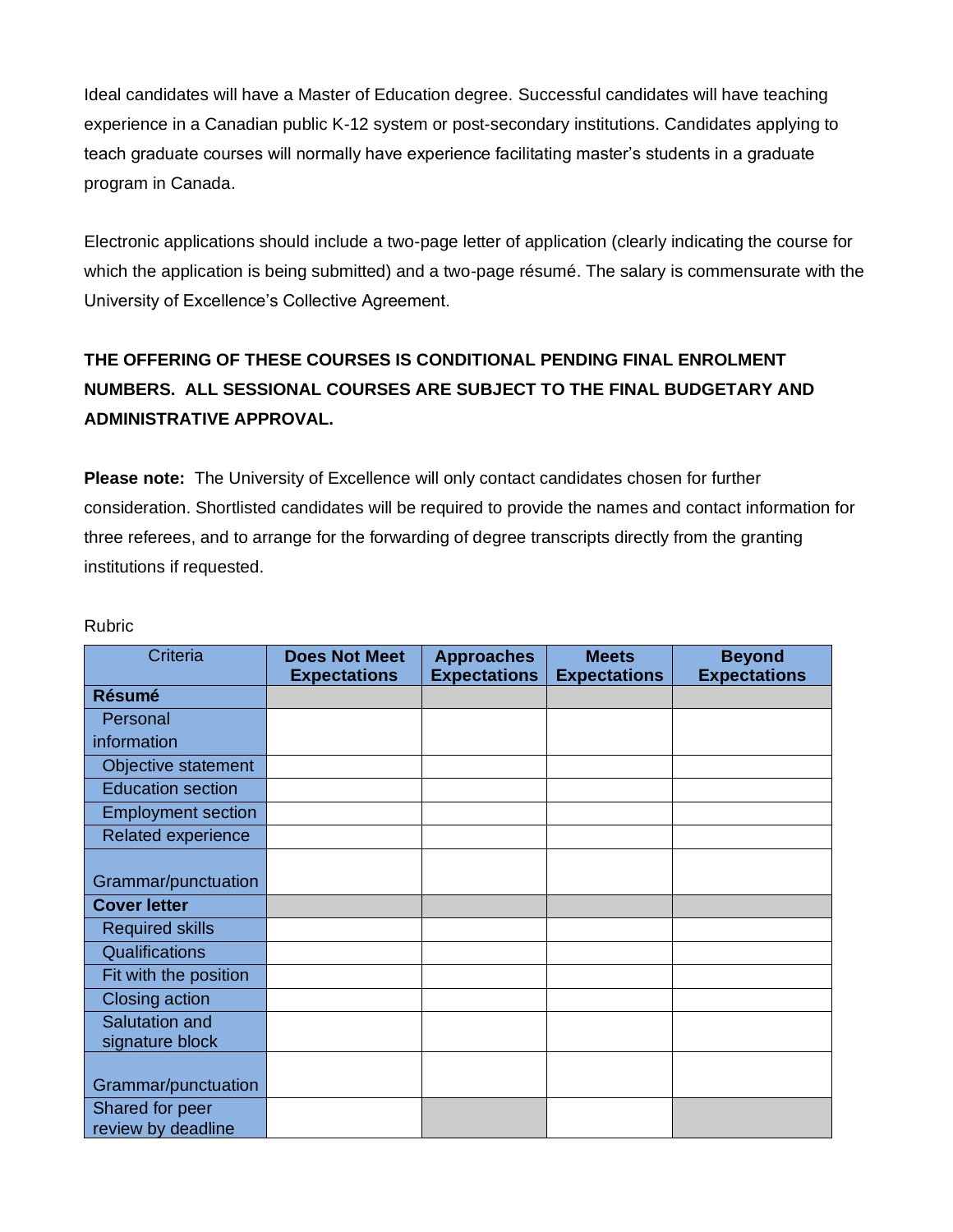| Provided peer with at |  |  |
|-----------------------|--|--|
| least five actionable |  |  |
| suggestions by        |  |  |
| deadline              |  |  |

### **Assignment 3: Proposal**

Due: Nov 5 by 11:55 p.m. Grade weight: 25% Dynamic: individual

This assignment meets the following course learning outcomes:

- Demonstrate an understanding of the elements of the communication process
- Recognize and address diversity and individual difference in the interpersonal communications process
- Understand and apply principles of intercultural communication
- Identifying and apply active listening techniques and reading comprehension skills
- Organize and write information and ideas clearly and logically
- Apply proper formatting and organization of formal reports
- Define and demonstrate the concepts of giving and receiving constructive feedback

You work for Saskatchewan's Ministry of Education and recently read the article "Schools need BIPOC educator now more than ever" [\(https://www.cbc.ca/news/canada/saskatoon/op-ed-sask-diversity](https://www.cbc.ca/news/canada/saskatoon/op-ed-sask-diversity-teachers-bipoc-1.5703711)[teachers-bipoc-1.5703711](https://www.cbc.ca/news/canada/saskatoon/op-ed-sask-diversity-teachers-bipoc-1.5703711) ). You feel this is a very important topic that the ministry needs to research and take action on. Write a proposal addressed to Minister Dustin Duncan that explains why this topic needs attention and, ultimately, solutions. Write persuasively, using logic, and citations and references to make your point. You will need to briefly research Saskatchewan (population, diversity, and education systems) so you understand the context and background. Remember not to include any solutions in the proposal. The purpose of the proposal is to attempt to persuade the ministers to grant you permission to move forward with exploring the problem. Do some research and state why this is a problem that needs to be explored further and the need for multiple solutions. Write the proposal following the rules of the seven Cs. The proposal must meet the following requirements:

- Proper salutation, honorifics, and descriptive title on the title page
- Executive summary (about half a page) HINT: write this last
- Context/background to help the ministers understand the issue
- Effects of lack of diversity on students and on educators
- Persuasively written asking for permission to add this to your portfolio of research projects
- 900 to 1000 words (not including title page and reference pages)
- One graphic, table, or chart that illustrates data
- All sources (APA 7 citations and references) must be Canadian and no more than eight years old (no sources dated prior to 2013)
- Use a level 1 heading for the title and level 2 headings throughout the proposal
- APA 7 style: Double spaced, Times New Roman, 12-point font, indent the beginning of each paragraph, no double return after a paragraph

Feedback is an important aspect of writing. Similar to the previous assignment, learners will be assigned two peers to review each other's work. Please share your work with your peer no later than Oct 29 at 11:55 p.m. Each review must provide at least five actionable suggestions for each of the other peers' assignments to help them improve their work. Posting the suggests in Canvas no later than Nov 1 at 11:55 p.m. This allows all learners the opportunity to hone their work prior to submitting the assignment on Nov 5.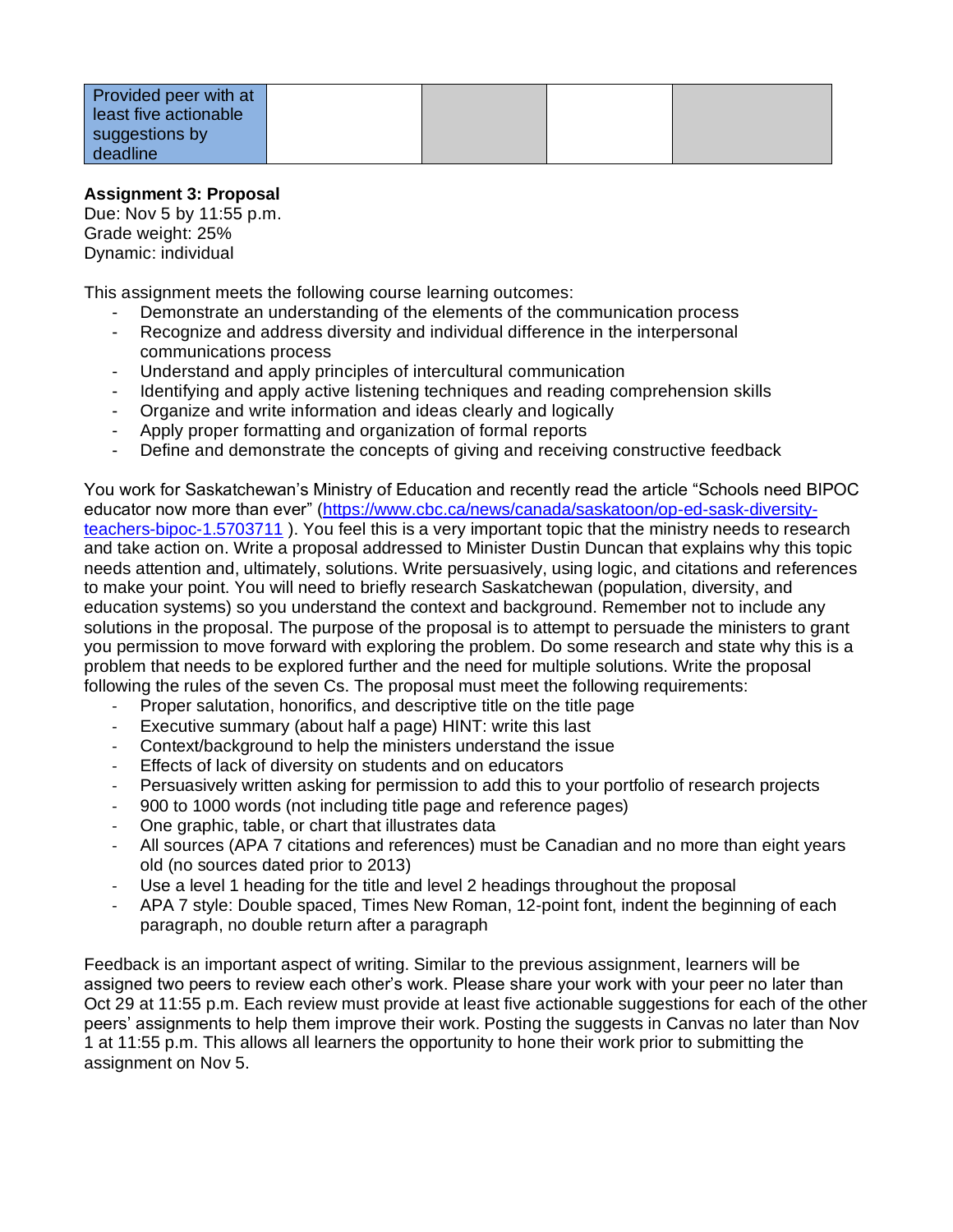| <b>vunio</b><br>Criteria | <b>Does Not Meet</b> | <b>Approaches</b>   | <b>Meets</b>        | <b>Beyond</b>       |
|--------------------------|----------------------|---------------------|---------------------|---------------------|
|                          | <b>Expectations</b>  | <b>Expectations</b> | <b>Expectations</b> | <b>Expectations</b> |
| Title page with          |                      |                     |                     |                     |
| salutation               |                      |                     |                     |                     |
| Half page summary        |                      |                     |                     |                     |
| Context/background       |                      |                     |                     |                     |
| Effects of lack of       |                      |                     |                     |                     |
| diversity on students    |                      |                     |                     |                     |
| Effects of lack of       |                      |                     |                     |                     |
| diversity on educators   |                      |                     |                     |                     |
| Persuasively written     |                      |                     |                     |                     |
| Grammar/punctuation      |                      |                     |                     |                     |
| Data graphic             |                      |                     |                     |                     |
| 900 to 1000 words        |                      |                     |                     |                     |
| <b>APA headings</b>      |                      |                     |                     |                     |
| APA 7 style              |                      |                     |                     |                     |
| Shared for peer          |                      |                     |                     |                     |
| review by deadline       |                      |                     |                     |                     |
| Provided peer with at    |                      |                     |                     |                     |
| least five actionable    |                      |                     |                     |                     |
| suggestions by           |                      |                     |                     |                     |
| deadline                 |                      |                     |                     |                     |

### **Assignment4: Request for Proposal (RFP)**

Due: Dec 3 by 11:55 p.m. Grade weight: 25% Dynamic: individual

Rubric

This assignment meets the following course learning outcomes:

- Demonstrate an understanding of the elements of the communication process
- Recognize and address diversity and individual difference in the interpersonal communications process
- Understand and apply principles of intercultural communication
- Identifying and apply active listening techniques and reading comprehension skills
- Organize and write information and ideas clearly and logically
- Apply proper formatting and organization of formal reports
- Define and demonstrate the concepts of giving and receiving constructive feedback

You are newly hired senior consultant at the University of Excellence. Several students contacted you with problems about learning online. Select a problem from the list below or create your own problem that needs either goods or services to solve. Write a three-page RFP that will be posted on the university website. Think of writing an RFP as similar to writing a very detailed job ad. Remember to state what information they need to supply, (résumé, etc.), their qualifications, and how to respond (upload or email by a specific date). Refer to the rubric from assignment requirements

Possible problems (or choose your own, but the facilitator must approve the topic prior to beginning the assignment)

- 1. Limits of Zoom for teaching and learning (need a new video conferencing software)
- 2. Problems with Canvas (need a new LMS)
- 3. Too many technologies (need an integrated software for learners)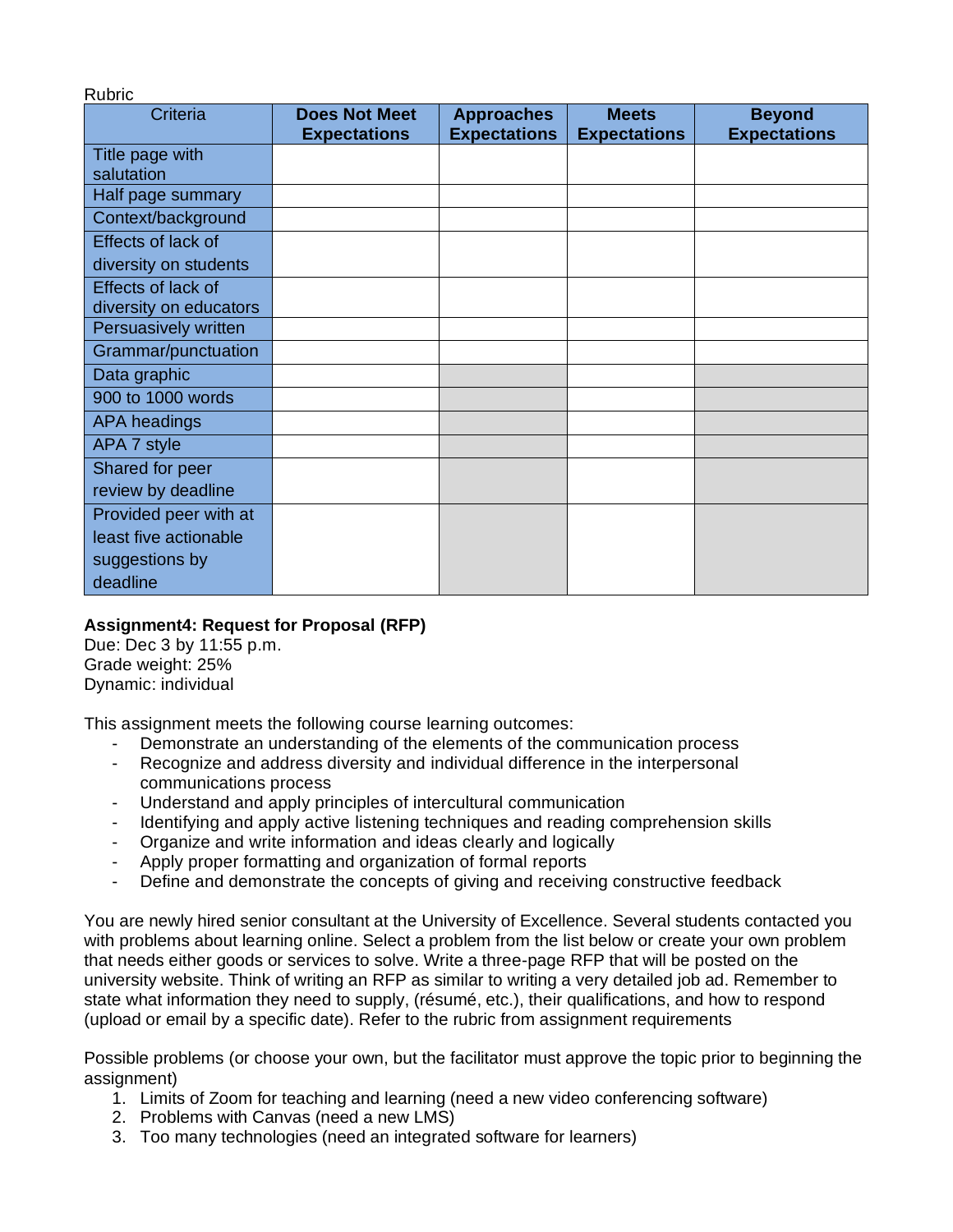Feedback is an important aspect of writing. Similar to the previous assignment, learners will be assigned two peers to review each other's work. Please share your work with your peer no later than Nov 26 at 11:55 p.m. Each review must provide at least five actionable suggestions for each of the other peers' assignments to help them improve their work. Posting the suggests in Canvas no later than Nov 29 at 11:55 p.m. This allows all learners the opportunity to hone their work prior to submitting the assignment on Dec 3.

| nuuriv                      |                      |                     |                     |                     |
|-----------------------------|----------------------|---------------------|---------------------|---------------------|
| Criteria                    | <b>Does Not Meet</b> | <b>Approaches</b>   | <b>Meets</b>        | <b>Beyond</b>       |
|                             | <b>Expectations</b>  | <b>Expectations</b> | <b>Expectations</b> | <b>Expectations</b> |
| States the                  |                      |                     |                     |                     |
| background of the           |                      |                     |                     |                     |
| University of               |                      |                     |                     |                     |
| <b>Excellence</b>           |                      |                     |                     |                     |
| States the problem          |                      |                     |                     |                     |
| In detail, states the       |                      |                     |                     |                     |
| goods or services           |                      |                     |                     |                     |
| needed                      |                      |                     |                     |                     |
| <b>Terms and conditions</b> |                      |                     |                     |                     |
| of the contract             |                      |                     |                     |                     |
| How and what to             |                      |                     |                     |                     |
| submit                      |                      |                     |                     |                     |
| Grammar/punctuation         |                      |                     |                     |                     |
| Three pages, APA 7          |                      |                     |                     |                     |
| style, include level 2      |                      |                     |                     |                     |
| headings                    |                      |                     |                     |                     |
| Shared for peer             |                      |                     |                     |                     |
| review by deadline          |                      |                     |                     |                     |
| Provided peer with at       |                      |                     |                     |                     |
| least five actionable       |                      |                     |                     |                     |
| suggestions by              |                      |                     |                     |                     |
| deadline                    |                      |                     |                     |                     |

Rubric

#### **Late Assignments**

Students must notify the instructor ahead of time if they are unable to meet a deadline. The instructor and the student will negotiate a solution and an alternative due date. Students who do not notify the instructor ahead of time could receive a grade of 0 on the assignment unless there are exceptional circumstances.

#### **Final course grades may be adjusted to conform to program or Faculty grade distribution profiles.**

Further information on grading can be found at: <https://calendar.ontariotechu.ca/content.php?catoid=22&navoid=879>

### **11.Technology Requirements and Learning Management System Information**

Ontario Tech uses *Canvas™* as its learning management system (LMS). Access to the LMS is limited to students formally registered in courses. That access is for the duration of the semester **and for an additional 120 days once the semester is over**. Students are strongly encouraged to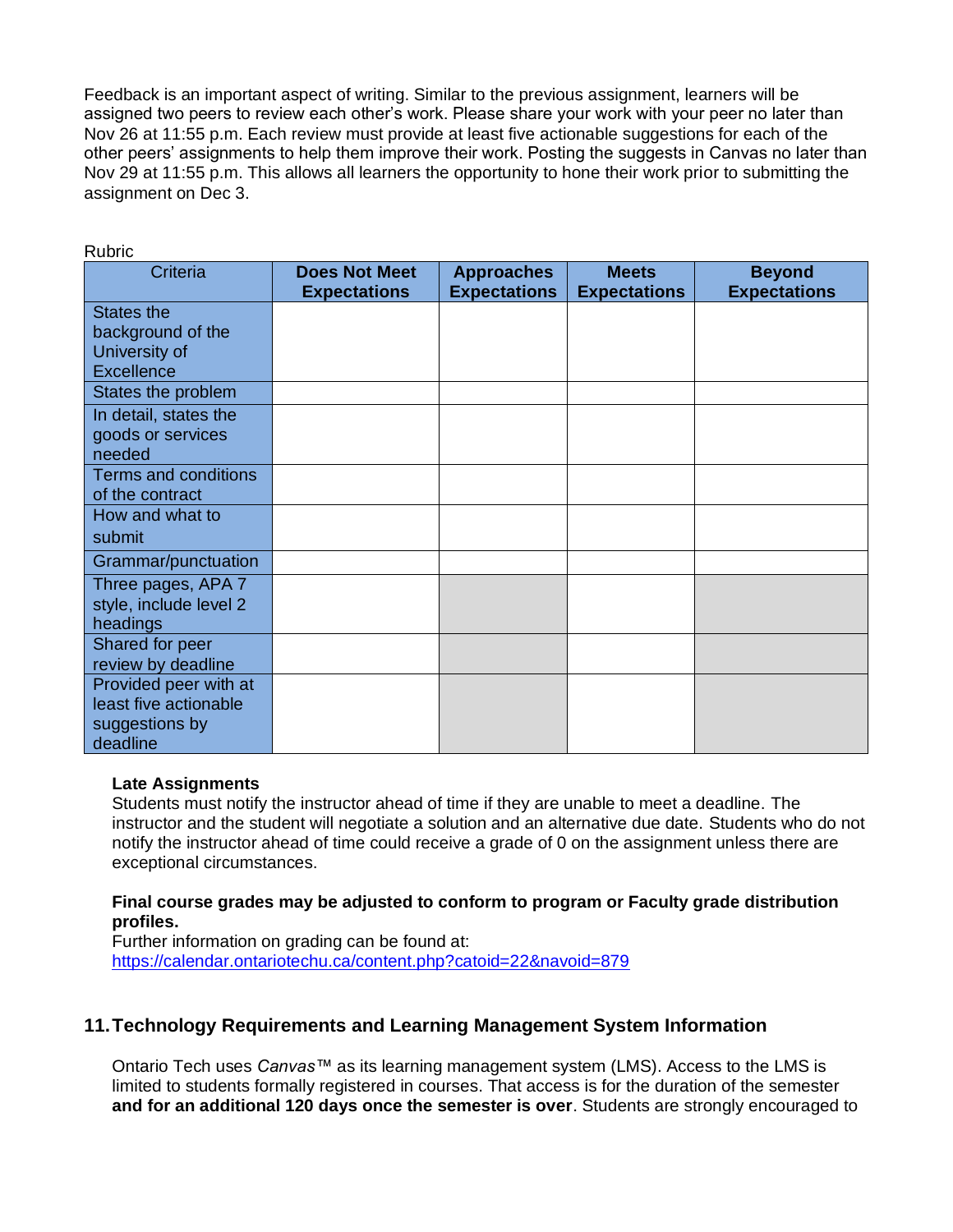download any/all relevant course material during that access period. Any requests for access post this period must be made in writing to the instructor/faculty member responsible for the course.

To support online learning, the university recommends certain technology requirements for laptops, software and internet connectivity which are available at: [https://itsc.ontariotechu.ca/remote](https://itsc.ontariotechu.ca/remote-learning.php)[learning.php.](https://itsc.ontariotechu.ca/remote-learning.php)

Students experiencing technical difficulties such that they are unable to meet the technology requirements may contact the IT Service Help Desk at: [servicedesk@dc-uoit.ca](mailto:servicedesk@dc-uoit.ca) Students experiencing financial difficulties such that they are unable to meet the technology requirements may contact Student Awards and Financial Aid Office at: [connect@ontariotehu.ca](mailto:connect@ontariotehu.ca) 

**By remaining enrolled in this course, you acknowledge that you have read, understand and agree to observe the Recommended Technology Requirements for accessing university online learning resources, including those minimum requirements that are specific to your faculty and program.**

#### **12.Sensitive/Offensive Subject Matter**

The classroom (both physical and virtual) is intended to provide a safe, open space for the critical and civil exchange of ideas and opinions. Some articles, media and other course materials may contain sensitive content that is offensive and/or disturbing. For example, some articles or videos may contain matters pertaining to race, gender, or sexuality. The Course Instructor will try to identify such material and communicate warnings to students in advance of the distribution and use of such materials, affording students the choice to either emotionally prepare for, or not to view or interact with, the content.

#### **13.Student Support**

Any student who faces challenges securing their food or housing and believes this may affect their performance in the course is urged to contact [studentlife@ontariotechu.ca](mailto:studentlife@ontariotechu.ca) for support. Furthermore, please notify your professor if you are comfortable in doing so. This will enable them to provide any resources and help that they can.

#### **14.Sexual Violence Support and Education**

Ontario Tech is committed to the prevention of sexual violence in all is forms. For any student who has experienced Sexual Violence, Ontario Tech can help. We will make accommodations to cater to the diverse backgrounds, cultures, and identities of students when dealing with individual cases.

If you think you have been subjected to or witnessed sexual violence:

- Reach out to a Support Worker, a specially trained individual authorized to receive confidential disclosures about incidents of sexual violence. Support Workers can offer help and resolution options which can include safety plans, accommodations, mental health support, and more. To make an appointment with a Support Worker, call 905.721.3392 or email [studentlife@ontariotechu.ca](mailto:studentlife@ontariotechu.ca)
- Learn more about your options at:<https://studentlife.ontariotechu.ca/sexualviolence/>

#### **15.Students with Disabilities**

Accommodating students with disabilities at Ontario Tech is a responsibility shared among various partners: the students themselves, SAS staff and faculty members. To ensure that disability-related concerns are properly addressed during this course, students with documented disabilities and who may require assistance to participate in this class are encouraged to speak with me as soon as possible. **Students who suspect they have a disability that may affect their participation in this course are advised to go to Student Accessibility Services (SAS) as soon as possible.**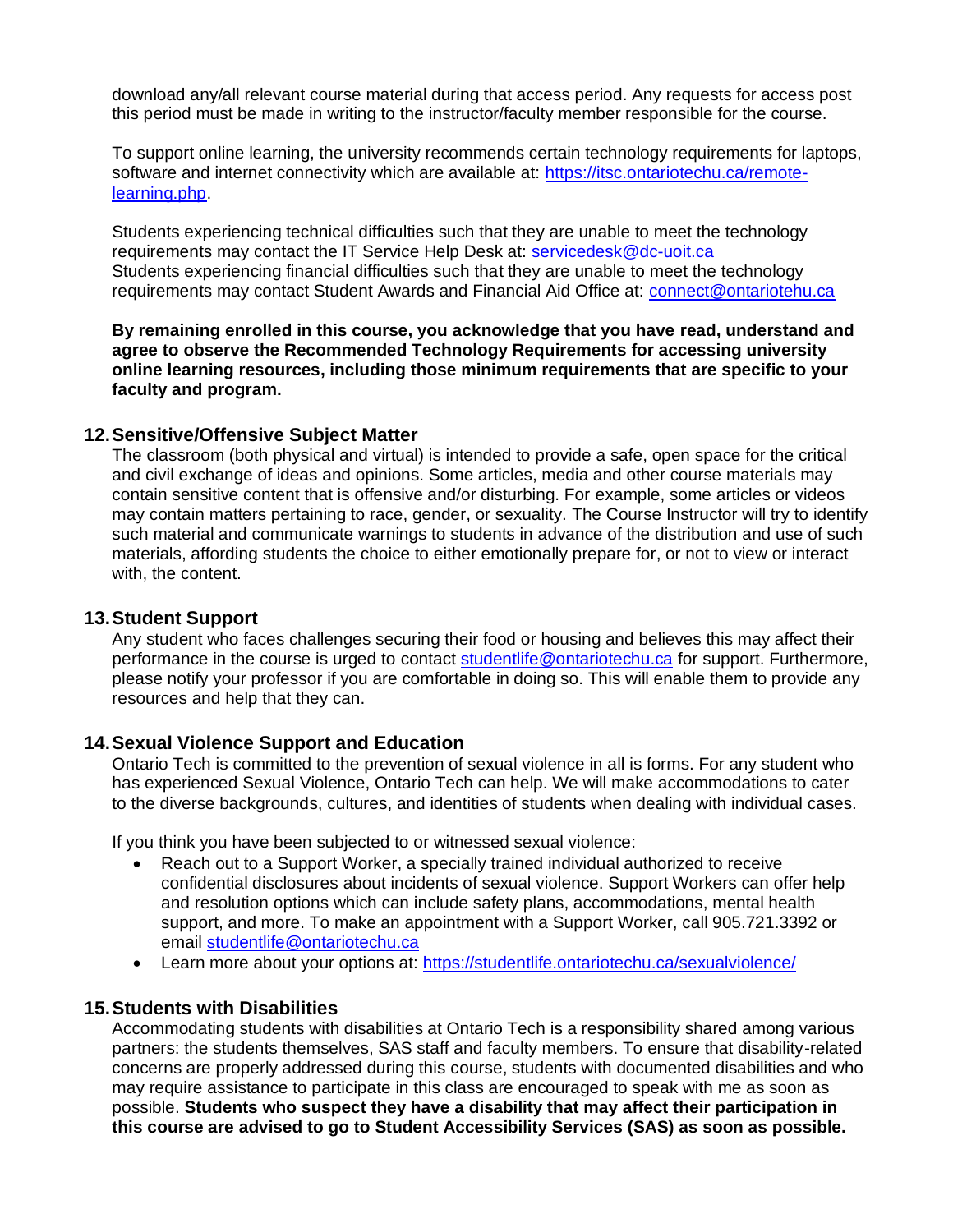Maintaining communication and working collaboratively with SAS and faculty members will ensure you have the greatest chance of academic success.

**When on campus access is allowed,** students taking courses on north Oshawa campus can visit Student Accessibility Services in the Student Life Building, U5, East HUB (located in the Founders North parking lot). Students taking courses on the **downtown Oshawa campus** can visit Student Accessibility Services in the 61 Charles St. Building, 2nd Floor, Room DTA 225 in the Student Life Suite.

Disability-related and accommodation support is available for students with mental health, physical, mobility, sensory, medical, cognitive, or learning challenges. Office hours are 8:30am-4:30pm, Monday to Friday, closed Wednesday's 8:30am – 10:00am. For more information on services provided, you can visit the SAS website at

[https://studentlife.ontariotechu.ca/services/accessibility/index.php.](https://studentlife.ontariotechu.ca/services/accessibility/index.php) Students may contact Student Accessibility Services by calling 905-721-3266, or email [studentaccessibility@ontariotechu.ca.](mailto:studentaccessibility@ontariotechu.ca)

**When on campus access is allowed**, students who require the use of the Test Centre to write tests, midterms, or quizzes MUST register online using the SAS test/exam sign-up module, found here [https://disabilityservices.ontariotechu.ca/uoitclockwork/custom/misc/home.aspx.](https://disabilityservices.ontariotechu.ca/uoitclockwork/custom/misc/home.aspx) Students must sign up for tests, midterms, or quizzes AT LEAST seven (7) days before the date of the test.

Students must register for final exams by the registration deadline, which is typically two (2) weeks prior to the start of the final examination period. SAS will notify students of the registration deadline date.

#### **16.Professional Suitability (if applicable)**

The *Professional Suitability* policy can be found at [https://usgc.ontariotechu.ca/policy/policy](https://usgc.ontariotechu.ca/policy/policy-library/policies/academic/academic-conduct-and-professional-suitability-policy.php)[library/policies/academic/academic-conduct-and-professional-suitability-policy.php](https://usgc.ontariotechu.ca/policy/policy-library/policies/academic/academic-conduct-and-professional-suitability-policy.php) and the related procedures are hosted at [https://usgc.ontariotechu.ca/policy/policy-library/policies/academic](https://usgc.ontariotechu.ca/policy/policy-library/policies/academic-misconduct-and-professional-unsuitability.php)[misconduct-and-professional-unsuitability.php](https://usgc.ontariotechu.ca/policy/policy-library/policies/academic-misconduct-and-professional-unsuitability.php)

#### **17.Academic Integrity**

Students and faculty at Ontario Tech University share an important responsibility to maintain the integrity of the teaching and learning relationship. This relationship is characterized by honesty, fairness and mutual respect for the aim and principles of the pursuit of education. Academic misconduct impedes the activities of the university community and is punishable by appropriate disciplinary action.

Students are expected to be familiar with and abide by Ontario Tech University's regulations on Academic Conduct which sets out the kinds of actions that constitute academic misconduct, including plagiarism, copying or allowing one's own work to copied, use of unauthorized aids in examinations and tests, submitting work prepared in collaboration with another student when such collaboration has not been authorized, among other academic offences. The regulations also describe the procedures for dealing with allegations, and the sanctions for any finding of academic misconduct, which can range from a resubmission of work to a failing grade to permanent expulsion from the university. A lack of familiarity with these regulations on academic conduct does not constitute a defense against its application. This information can be found at <https://usgc.ontariotechu.ca/policy/policy-library/policies/academic/academic-integrity-policy.php>

Extra support services are available to all Ontario Tech University students in academic development, study skills, counseling, and peer mentorship. More information on student support services can be found at<https://studentlife.ontariotechu.ca/services/academic-support/index.php>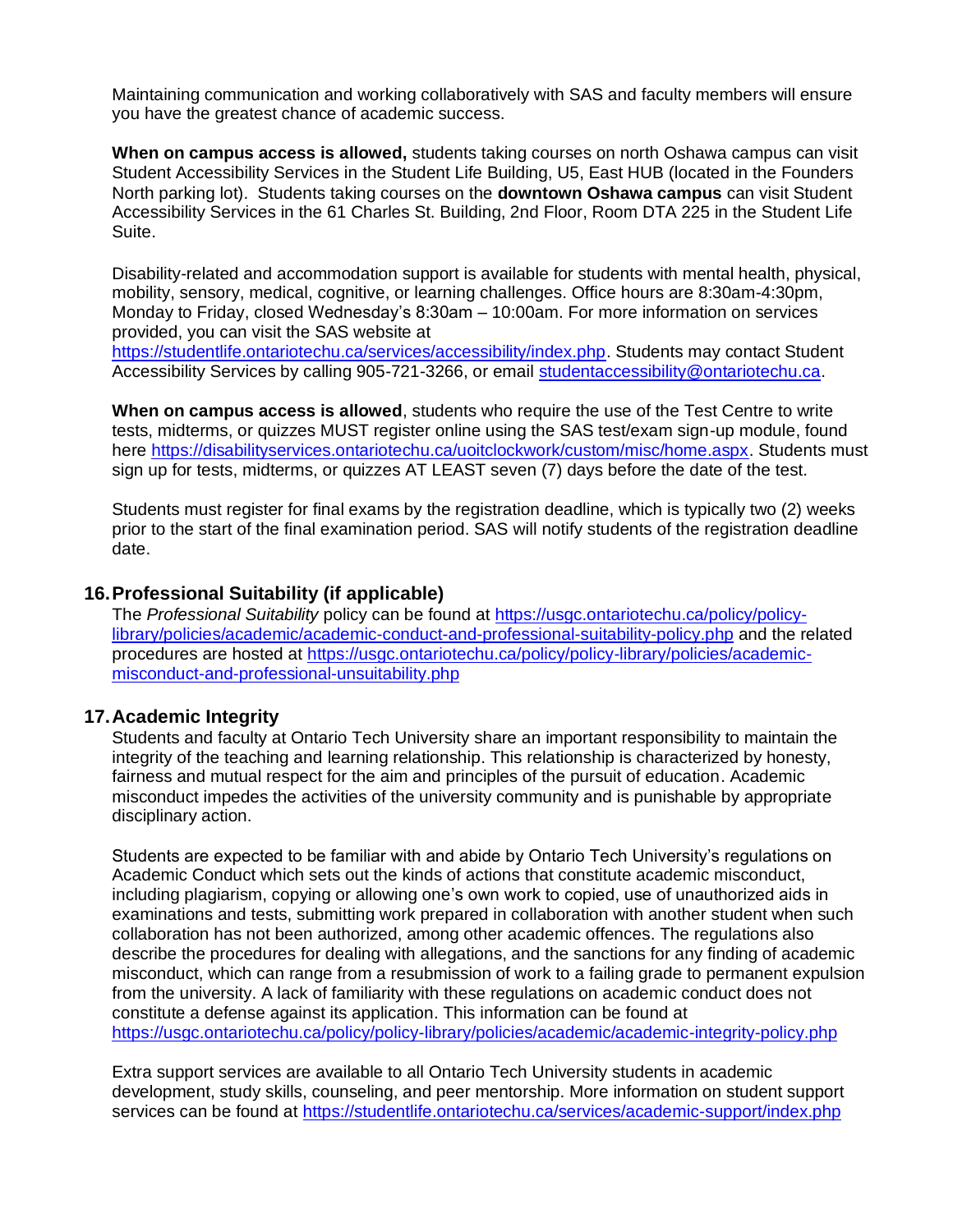### **18.Turnitin (if applicable)**

Ontario Tech University and faculty members reserve the right to use electronic means to detect and help prevent plagiarism. Students agree that by taking this course all assignments are subject to submission for textual similarity review by Turnitin.com. Assignments submitted to Turnitin.com will be included as source documents in Turnitin.com's restricted access database solely for the purpose of detecting plagiarism in such documents. The instructor may require students to submit their assignments electronically to Turnitin.com or the instructor may submit questionable text on behalf of a student. The terms that apply to Ontario Tech University's use of the Turnitin.com service are described on the Turnitin.com website.

Students who do not wish to have their work submitted to Turnitin.com must provide with their assignment at the time of submission to the instructor a signed Turnitin.com Assignment Cover sheet: [https://tlc.ontariotechu.ca/learning-technology/assignment-cover-sheet\\_updatedmay2021-](https://tlc.ontariotechu.ca/learning-technology/assignment-cover-sheet_updatedmay2021-1.pdf) [1.pdf](https://tlc.ontariotechu.ca/learning-technology/assignment-cover-sheet_updatedmay2021-1.pdf)

### **19.Freedom of Information and Protection of Privacy Act**

The following is an important notice regarding the process for submitting course assignments, quizzes, and other evaluative material in your courses in the Faculty of Education.

Ontario Tech University is governed by the Freedom of Information and Protection of Privacy Act ("FIPPA"). In addition to providing a mechanism for requesting records held by the university, this legislation also requires that the University not disclose the personal information of its students without their consent.

FIPPA's definition of "personal information" includes, among other things, documents that contain both your name and your Banner (student) ID. For example, this could include graded test papers or assignments. To ensure that your rights to privacy are protected, the Faculty of [Insert Faculty name] encourages you to use only your Banner ID on assignments or test papers being submitted for grading. This policy is intended to prevent the inadvertent disclosure of your information where graded papers are returned to groups of students at the same time. If you still wish to write both your name and your Banner ID on your tests and assignments, please be advised that Ontario Tech University will interpret this as an implied consent to the disclosure of your personal information in the normal course of returning graded materials to students.

If you have any questions or concerns relating to the new policy or the issue of implied consent addressed above, please contact [accessandprivacy@ontariotechu.ca](mailto:accessandprivacy@ontariotechu.ca)

#### **Notice of Collection and Use of Personal Information**

Throughout this course, personal information may be collected through the use of certain technologies under the authority of the *University of Ontario Institute of Technology Act, SO 2002, c. 8, Sch. O.* and will be collected, protected, used, disclosed and retained in compliance with Ontario's *Freedom of Information and Protection of Privacy Act R.S.O. 1990, c. F.31.* 

This course will use the following technologies that may collect, use, disclose and retain personal information (including images) for the purposes described below:

- Google Meet and Kaltura Virtual Classroom to facilitate remote instruction and interactive learning
- Peer-shared applications, services or technologies that may be reviewed, assessed, or used as part of coursework.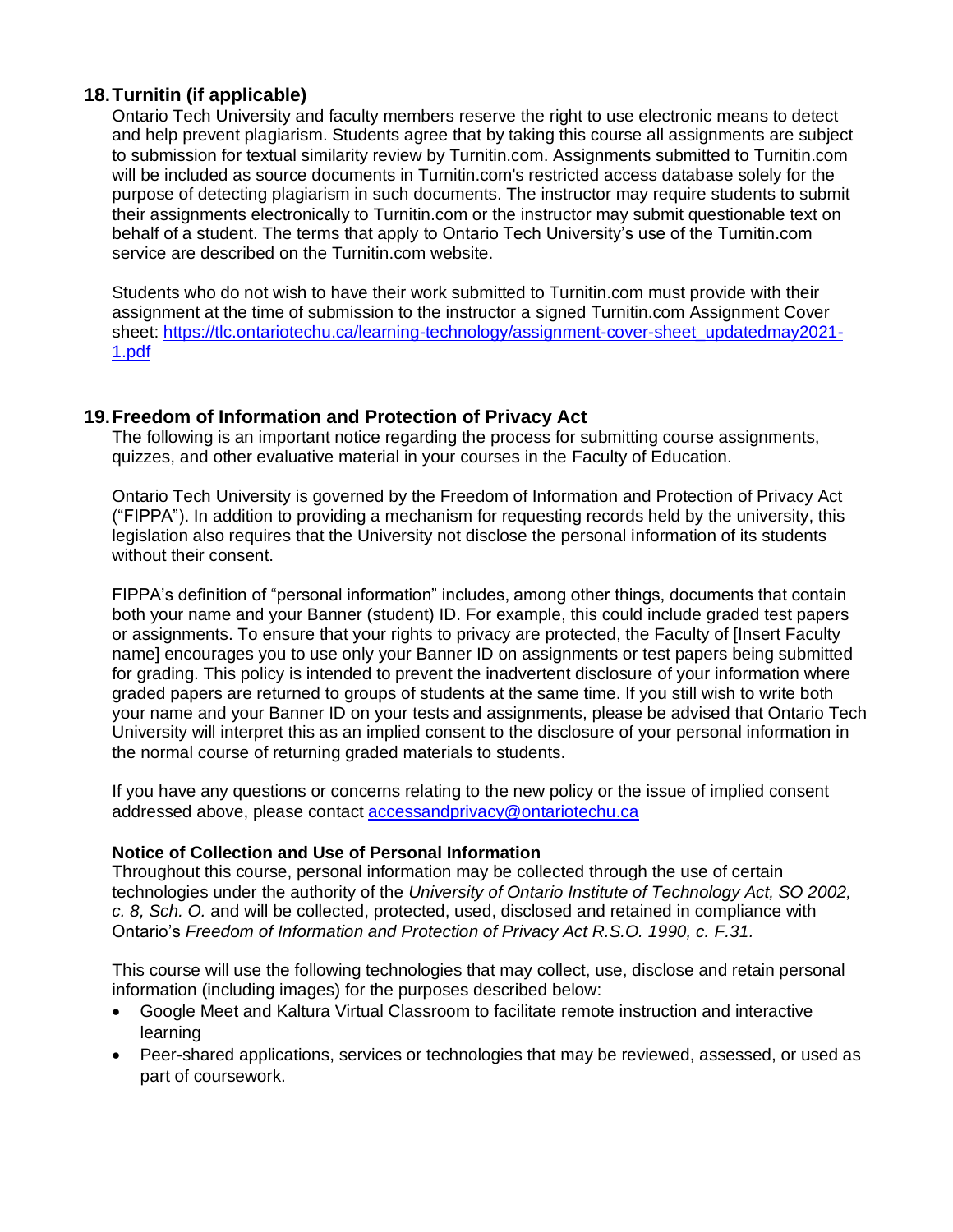• Other applications, services, or technologies that support or enhance online learning that include, but are not limited to, the following: Canvas, Zoom, Jamboard, Google Drive, and other technologies introduced and shared by other students in the course/tutorials

For more information relating to these technologies, we encourage you to visit: <https://tlc.ontariotechu.ca/learning-technology/index.php> Questions regarding personal information may be directed to: Ontario Tech University Access and Privacy Office, 2000 Simcoe Street North, Oshawa, ON L1G 0C5, email: [accessandprivacy@ontariotechu.ca.](mailto:accessandprivacy@ontariotechu.ca)

**By remaining enrolled in this course, you acknowledge that you have read, understand, and agree to the terms and conditions under which the technology provider(s) may collect, use, disclose and retain your personal information. You agree to the university using the technologies and using your personal information for the purposes described in this course outline.** 

#### **20.Human Rights and Respect**

Ontario Tech University is committed to providing a campus environment in which all University Members are treated with dignity and to fostering a climate of understanding and mutual respect. The University will not tolerate, ignore or condone Discrimination or Harassment by or against anyone. Examples of Harassing behavior include, but are not limited to; bullying, taunting or mocking someone's race or creed, ridiculing an individual's disability, or targeting individuals with unwanted sexual or negative stereotypical comments about one's sex, gender, sexual orientation, gender identity and/or gender expression. Pursuant to Ontario Tech's Respectful Campus Policy, students are reminded of their role in ensuring a campus environment that is equitable and inclusive. Requirements to refrain from harassment and discrimination apply broadly to the classroom, including in lectures, labs and practicums, as well as through the use of sanctioned and unsanctioned technological tools that facilitate remote learning, e.g. class and other chat functions, video conferencing, electronic mail and texts, and social media content amongst or about University students, faculty and staff.

#### **21.Freedom of Expression**

Pursuant to Ontario Tech's Freedom of Expression Policy, all students are encouraged to express ideas and perspectives freely and respectfully in university space and in the online university environment, subject to certain limitations. Students are reminded that the limits on Freedom of Expression include speech or behaviour that: is illegal or interferes with the university's legal obligations; defames an individual or group; constitutes a threat, harassment or discrimination; is a breach of fiduciary, contractual, privacy or confidentiality obligations or commitments; and unduly disrupts and interferes with the functioning of the university. In the context of working online, different forms of communication are used. Where permitted, students using "chat" functions or other online forms of communication are encouraged to ensure that their communication complies with the Freedom of Expression Policy.

#### **22.Copyright Notice**

All teaching materials provided by the instructor throughout the course, including, but not limited to, in whole or in part, recorded lectures, slides, videos, diagrams, case studies, assignments, quizzes, and examinations are subject to the Copyright Act, R.S.C., 1985, c. C-42. Teaching materials are owned by the faculty member, instructor or other third party who creates such works. The copyright owner(s) reserves all intellectual property rights in and to the teaching materials, including the sole right to copy, reproduce, distribute, and modify the teaching materials. Consistent with the university's Intellectual Property Policy, teaching materials are intended only for the educational use of Ontario Tech University students registered in the course that is the subject of this course outline. Any distribution or publishing of this material (e.g. uploading material to a third-party website) is